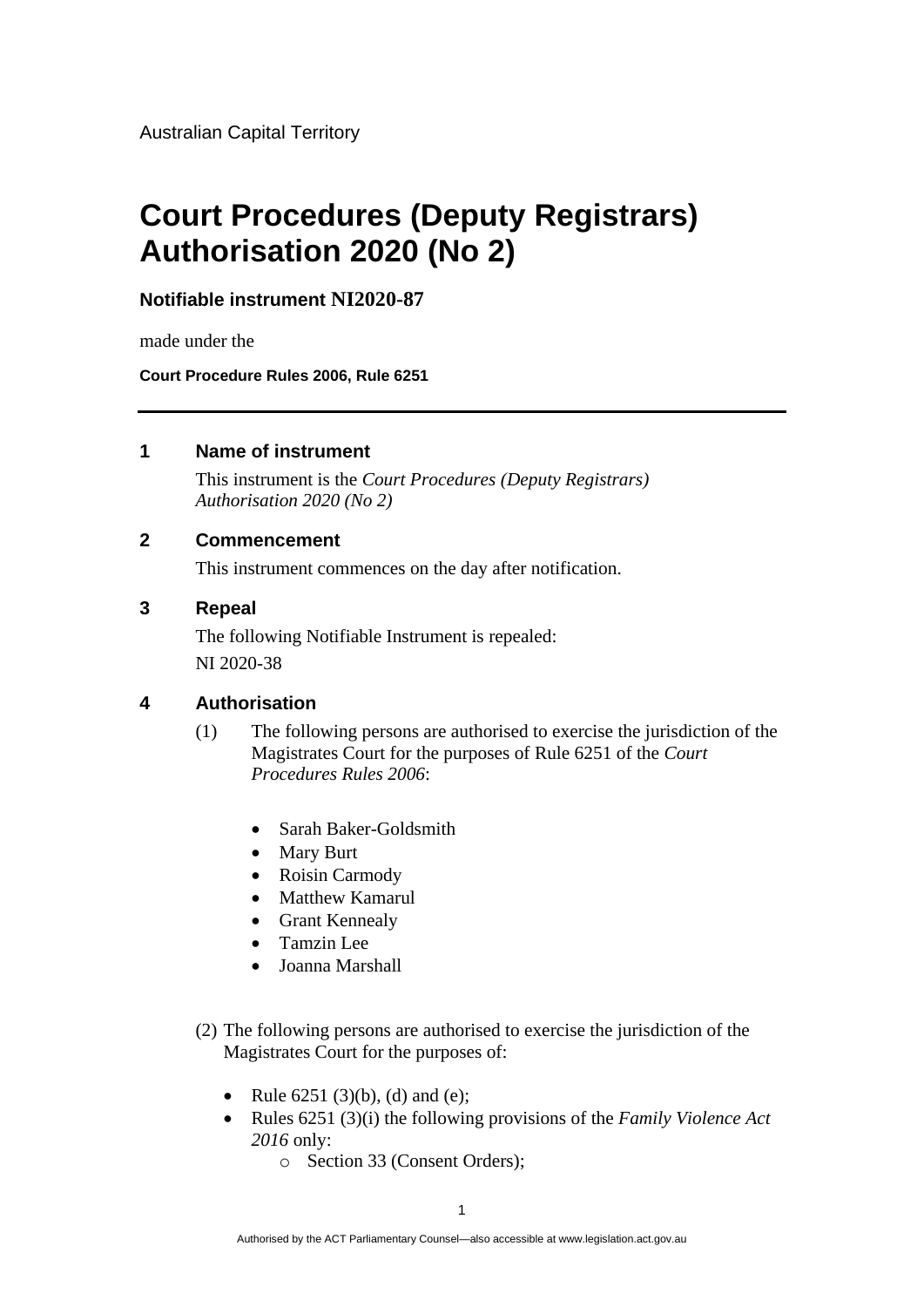- o Section 47 (Interim Order sought);
- o Section 53 (Applicant not present at return of application);
- o Section 54A (Neither party present at return of application);
- o Section 70E (Service of documents by police);
- o Section 71 (Police officer party to proceeding substitution of applicant);
- o Section 76 (Representation party with impaired decisionmaking ability);
- o Section 83(5) (Amendment of protection orders by consent)
- $\circ$  Section 86(2) (Final orders extension).
- Rule 6251(3)(j) the following provisions of the *Personal Violence Act 2016* only:
	- o Section 25 (Consent Orders);
	- o Section 41 (Interim Order sought);
	- o Section 48 (Applicant not present at return of application);
	- o Section 49A (Neither party present at return of application);
	- o Section 64E (Service of documents by police);
	- o Section 65 (Police officer party to proceeding substitution of applicant);
	- o Section 70 (Representation party with impaired decisionmaking ability);
	- o Section 77(5) (Amendment of protection orders by consent)
	- $\circ$  Section 80(2) (Final orders extension).
		- Kay Barralet
		- Elizabeth Bennett
		- Helen Cory
		- Sean Kikkert
		- Ken Power
- (3) The following persons are authorised to exercise the jurisdiction of the Magistrates Court for the purposes of:
	- Rule  $6251(2)(i)$ , except in the exercise of the Courts jurisdiction under Rule 2100 and 2101; and
	- Rule  $6251(2)$  (k), (l) and (m).
		- Joana Mafilovski;
		- **Emily Moxon:**
		- Renae Myers;
		- Sarah Spicer.